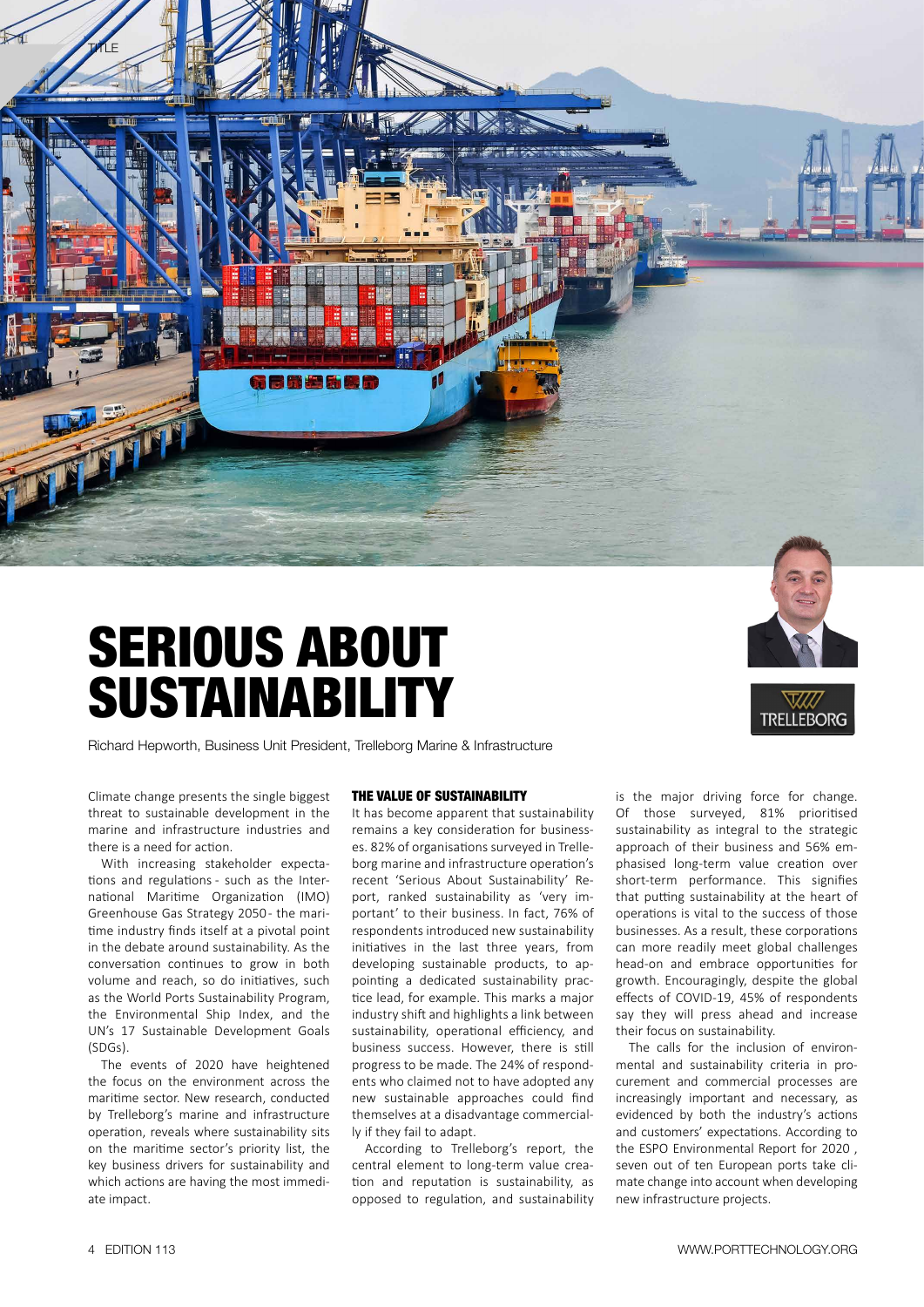### DECARBONISING THE MARITIME SECTOR

When it came to setting performance targets to contribute to the wider industry's goal of tackling the impacts of climate change, 37% of respondents cited using the United Nations Social Development Goals (UN SDGs) to guide them. These have multiple focuses including building resilient infrastructure, promoting sustainable industrialisation, and fostering innovation.

With a firm belief that prioritising sustainability above everything it does is the right thing to do, Trelleborg's marine and infrastructure operation is committed to supporting five of the United Nation's goals, including that of SDG 7: Affordable and Clean Energy and SDG 13: Climate Action, which relate to the decarbonisation of the maritime sector through the development of cleantech.

Both SDG 7 and 13 align with Trelleborg's commitment to decarbonising the maritime sector by taking a smarter approach to port and terminal equipment optimisation. This has seen Trelleborg develop cuttingedge smart engineered solutions within its SmartPort portfolio, which enhances the efficiency and reduces the carbon emissions of vessels and port operations.

Digitising a significant piece of the port puzzle, SmartPort encompasses a package of capabilities, which addresses a range of client challenges at the port and vessel interface - the set of critical events from vessel approach, through to docking and mooring, on and offloading, and the final vessel departure. Its unique position connecting maritime and hinterland, along with its considerable complexity and multiple operators involved, makes it a vital component of the port. SmartPort enables all parties to corroborate each other's critical data points, such as position, speed, and angle, at any one moment in time. In turn, this is improving port operational efficiency



and safety, resulting in faster vessel turnaround, increasing throughput, as well as reduced fuel, power consumption and ultimately carbon emissions.

SmartPort integrates a number of intelligent sensor-equipped assets that turn operational data into actionable insights – including fenders, mooring equipment, ship performance monitoring and navigation systems. For more sustainable operations, these capture every aspect of the critical events at the port and vessel interface, from the time the vessel is at sea to approach, at berth, transfer, and departure.



Fuel is the single largest operational cost of running a vessel. Trelleborg's Ship Performance Monitoring system (SPM) is a computer-based system that monitors performance efficiency and potential wastage, enabling a fuel cost reduction of up to 3%.

Trelleborg's SafePilot solutions enable high precision navigation and piloting, providing a real time view of port traffic, reducing manoeuvring times and vessel engine emissions, and making port approach, berthing and departure easier, safer, more efficient, and more sustainable.

AutoMoor is Trelleborg's rope-free automated mooring system, which reduces fuel consumption and engine emissions of berthing vessels. Actively damping vessel motion, DynaMoor is a safety focused intelligent mooring solution that increases the range of environmental conditions vessels can operate in. Trelleborg's SmartFender continuously monitors quay activity and fender performance, providing valuable insights to help operators improve vessel throughput, optimise maintenance schedules, and reduce downtime.

Accessed by operators using any handheld device, all assets connect through the SmartPort cloud. Critical performance data, captured in real-time, provides operators with the most important insights and recommendations in multiple areas of port operations. SmartPort analyses these data points to improve decision-making and long-term operational efficiency. Consistent monitoring generates critical data on vessel